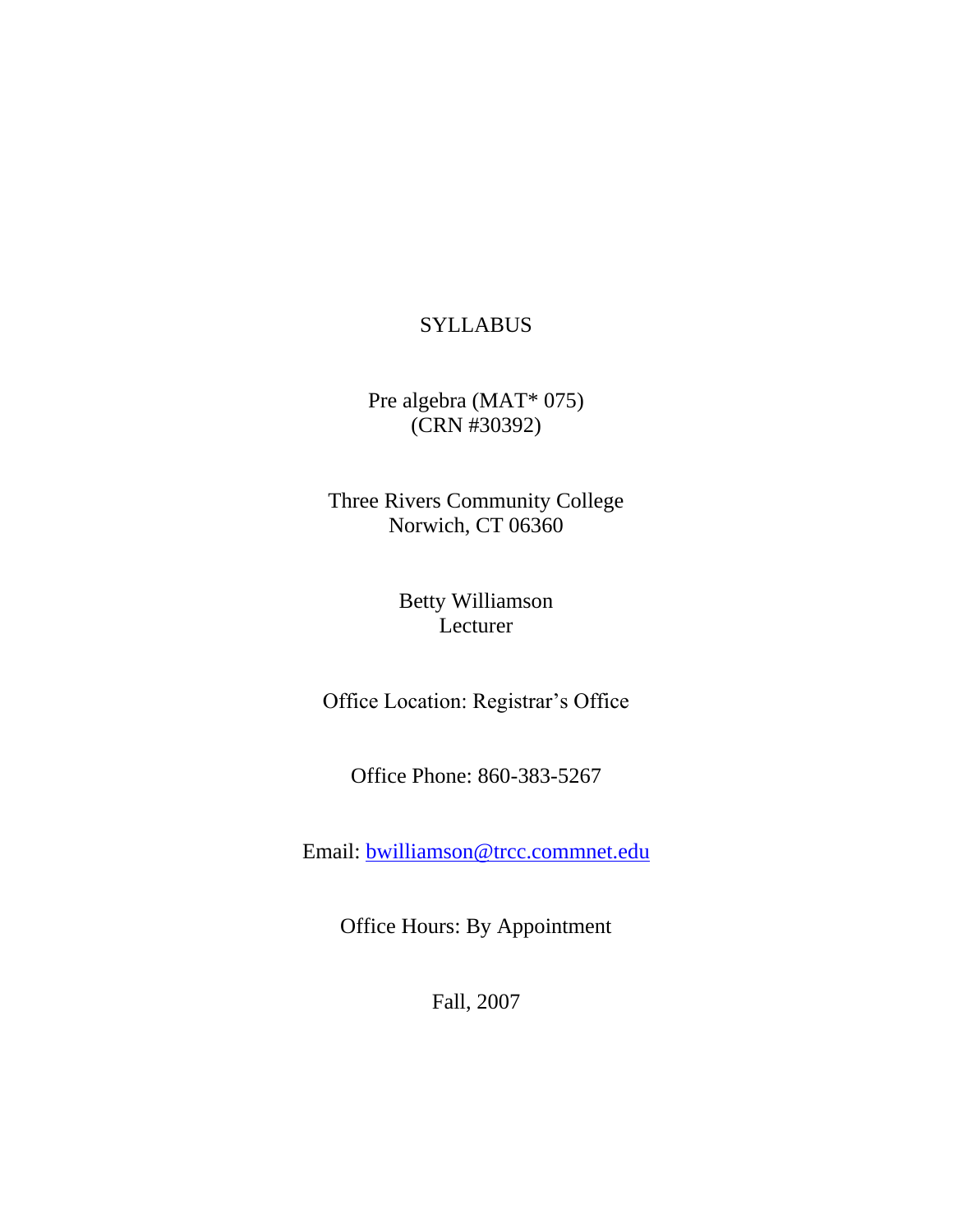### **Course Description**

This course focuses on basic arithmetic and prealgebra skills. The topics covered in this course include: whole numbers, fractions, decimals, signed numbers, proportions, percents, algebraic expressions and equations, and elements of geometry.

### **Method of Evaluation**

- 1. Tests
- 2. Homework
- 3. Final Exam
- 4. Bonus Points

### **No Make-ups**

Tests that are missed will only be available for make-up if the student has an extenuating circumstance and has spoken to the instructor **prior** to the test.

### **Attendance**

Attendance is taken every class period and is essential in successfully completing this course. Attending class regularly is expected and will be a factor in my evaluation of student performance.

### **Required Text**

Martin-Gay, Elayn, Prealgebra, fifth edition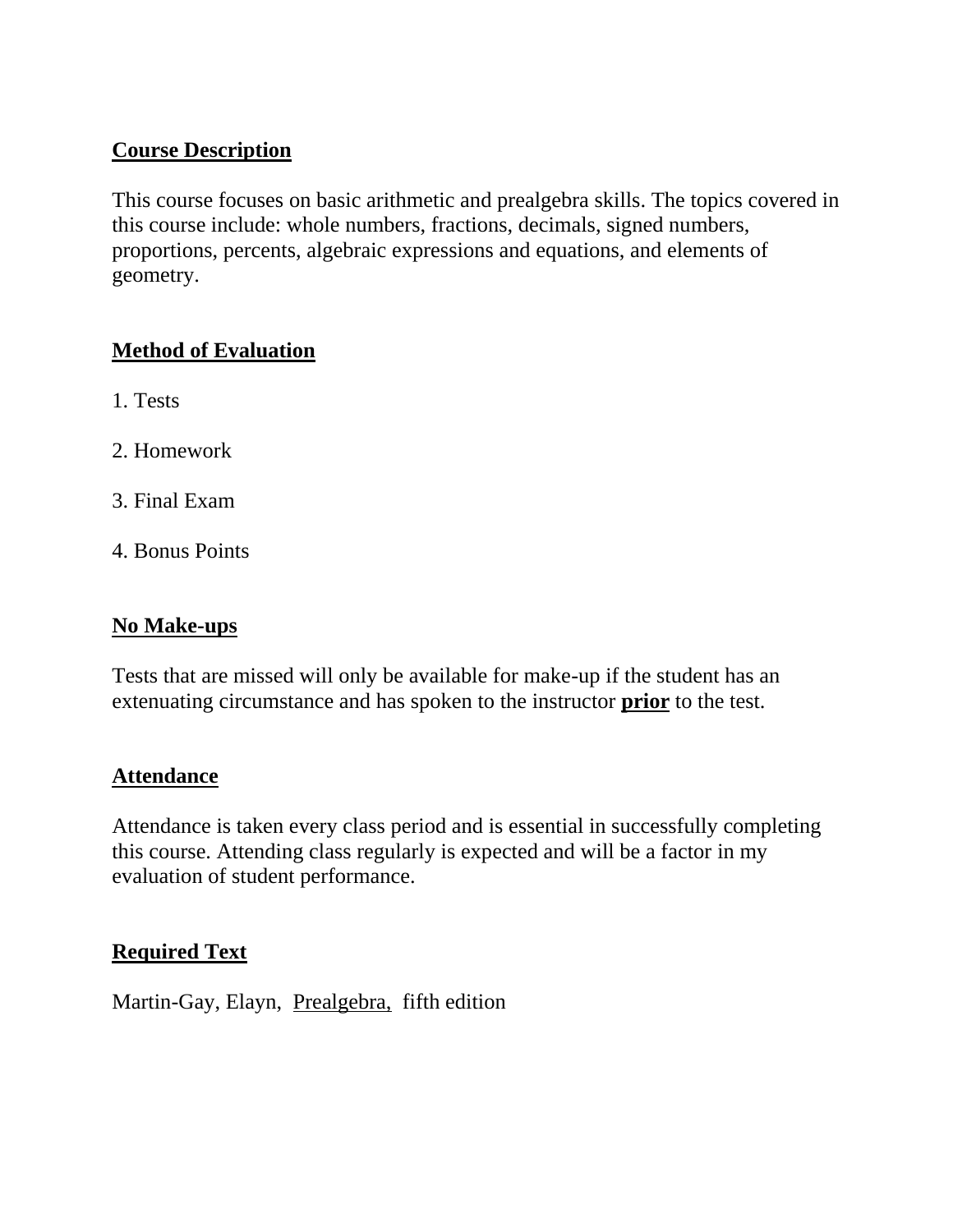# **Course Outline**

# Sections Covered (subject to change)

| $8 - 28$  | Introduction, Pretest |
|-----------|-----------------------|
| $8 - 30$  | $Ch. 1.7 - 1.8$       |
| $9 - 4$   | $Ch. 2.1 - 2.2$       |
| $9 - 6$   | $Ch. 2.3 - 2.4$       |
| $9 - 11$  | No Class              |
| $9 - 13$  | No Class              |
| $9 - 18$  | $Ch. 2.5 - 2.6$       |
| $9 - 20$  | Test #1               |
| $9 - 25$  | Ch. 3.1               |
| $9 - 27$  | Ch. 3.2               |
| $10 - 2$  | $Ch. 3.3 - 3.4$       |
| $10 - 4$  | $Ch. 4.1 - 4.2$       |
| $10 - 9$  | $Ch. 4.3 - 4.4$       |
| $10 - 11$ | $Ch. 4.5 - 4.6$       |
| $10 - 16$ | $Ch. 4.7 - 4.8$       |
| $10 - 18$ | Test # $2$            |
| $10 - 23$ | $Ch 5.1 - 5.2$        |
| $10 - 25$ | $Ch. 5.3 - 5.4$       |
| $10 - 30$ | $Ch. 5.5 - 5.6$       |
| $11 - 1$  | Ch. $6.1 - 6.2$       |
| $11 - 6$  | $Ch. 6.3 - 6.4$       |
| $11 - 8$  | Test # $3$            |
| $11 - 13$ | $Ch. 7.1 - 7.2$       |
| $11 - 15$ | $Ch. 7.3 - 7.4$       |
| $11 - 20$ | No Class              |
| $11 - 22$ | No Class              |
| $11 - 27$ | $Ch. 7.5 - 7.6$       |
| $11 - 29$ | $Ch. 9.2 - 9.3$       |
| $12 - 4$  | Test #4               |
| $12 - 6$  | Review                |
| $12 - 11$ | <b>Final Exam</b>     |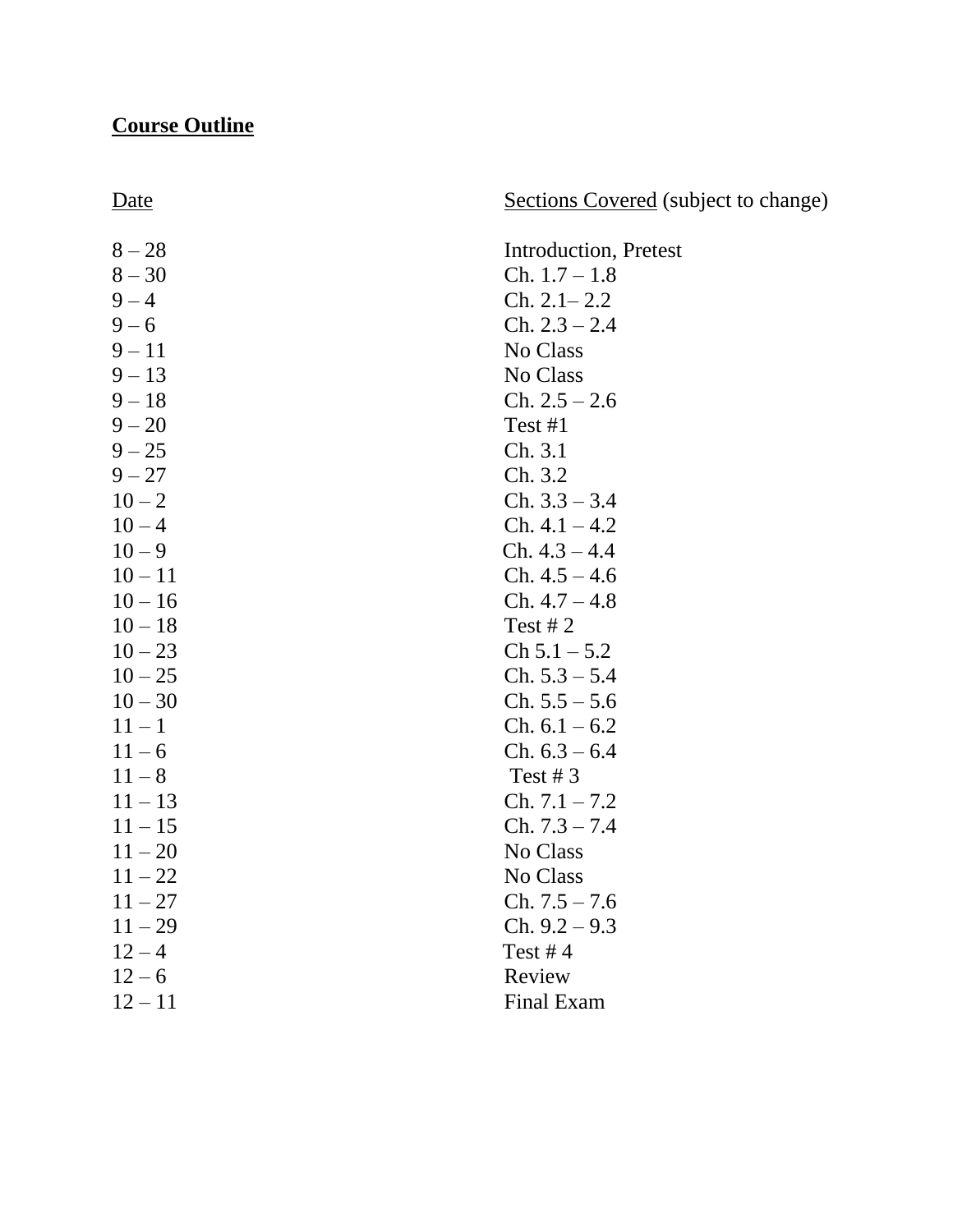# **Assigned Homework**

Do all Vocabulary & Readiness Checks at the start of each section assigned. Homework page numbers are where the homework begins; finish all assigned numbers. Be sure to show all work when completing the assignments.

| Date homework assigned | <b>Assignment</b> |                        |
|------------------------|-------------------|------------------------|
| $8 - 28$               | Pg. 59            | Vocabulary             |
| $8 - 30$               | Pg. 71            | $1 - 93$ o             |
|                        | Pg. 80 $1-87$ o   |                        |
| $9 - 4$                |                   | Pg. 101 $2-106$ eoo    |
|                        |                   | Pg. 110 $1-87$ eoo     |
| $9 - 6$                | Pg. 117 1 -91 o   |                        |
|                        |                   | Pg. 126 $2 - 126$ eoe  |
| $9 - 18$               | Pg. 137           | $1 - 95$ eoo           |
|                        | Pg. 147           | $1 - 51$ o             |
| Bonus point (1 point)  | Pg.159            | Cum. Review all        |
| $9 - 25$               | Pg. 168           | $1 - 81$ o & $89 - 94$ |
|                        | all               |                        |
| $9 - 27$               | Pg. 179 $2-96e$   |                        |
| $10 - 2$               |                   | Pg. 188 $1-77$ eoo     |
|                        | Pg. 196 $1-49$ o  |                        |
|                        |                   | Pg. 201 Vocabulary     |
| $10 - 4$               | Pg. 221           | $1 - 95$ o             |
|                        | Pg. 236 $1-77$ o  |                        |
| $10 - 9$               | Pg. 247           | $2 - 104$ eoe          |
|                        |                   | Pg. 261 $2-90$ eoe     |
| $10 - 11$              | Pg. 272           | $1 - 101$ eoe          |
|                        | Pg. 283           | $1 - 57$ eoo           |
| $10 - 16$              | Pg. 297           | $2 - 106$ eoe          |
|                        | Pg. 310           | $1 - 73$ o             |
| Bonus point (1 point)  | Pg. 327           | Cum. Review all        |
| $10 - 23$              | Pg. 338           | $2 - 90 e$             |
|                        | Pg. 350           | $2 - 100 e$            |
| $10 - 25$              | Pg. 360           | $1 - 79$ o             |
|                        | Pg. 370           | $1 - 93$ o             |
| $10 - 30$              | Pg. 383           | $2 - 90$ eoo           |
|                        | Pg. 388           | $1 - 47$ o             |
| $11 - 1$               | Pg. 419           | $1 - 71$ o             |
|                        | Pg. 429           | $1 - 75$ o             |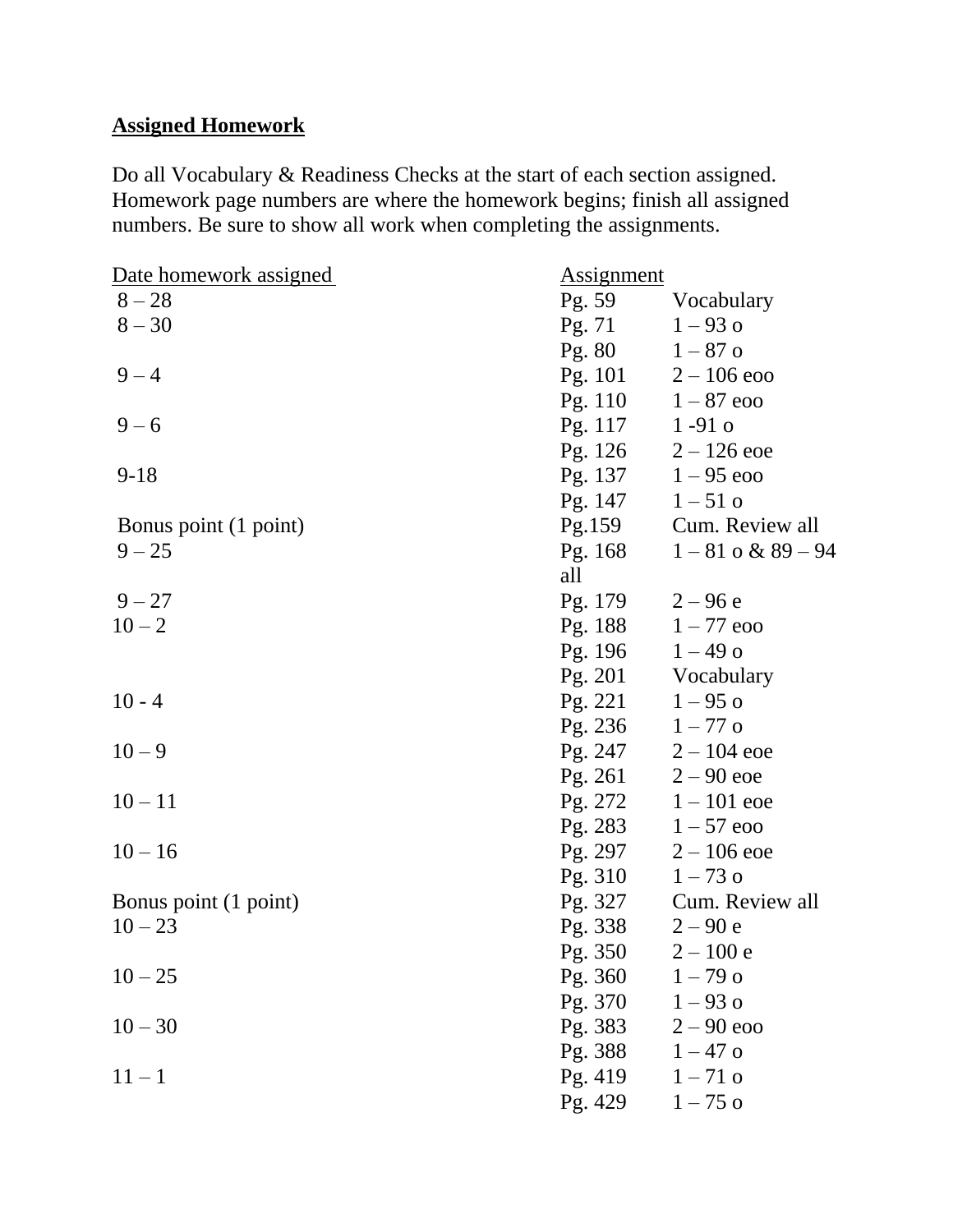| $11 - 6$               | Pg. 438<br>$1 - 51$ o                   |
|------------------------|-----------------------------------------|
|                        | Pg. 447<br>$1 - 59$ o                   |
| Bonus point (2 points) | Cum. Review all<br>Pg. 470              |
| $11 - 13$              | Pg. 479<br>$2 - 90 e$                   |
|                        | Pg. 488<br>$2 - 56e$                    |
| $11 - 15$              | Pg. 496<br>$1 - 55$ o                   |
|                        | Pg. 506<br>$1 - 59$ o                   |
| $11 - 27$              | Pg. 515<br>$1 - 47$ o                   |
|                        | Pg. 543<br>$1 - 35$ o                   |
| $11 - 29$              | Pg. $623$ 2 – 60 e                      |
|                        | Pg. 637<br>$1 - 71$ o                   |
| Bonus point (1 point)  | $\frac{1}{2}$ page "How does math help" |
|                        | in your everyday life?"                 |

# KEY:

| $\Omega$ | odd numbers             |
|----------|-------------------------|
| e        | even numbers            |
| eoo      | every other odd number  |
| eoe      | every other even number |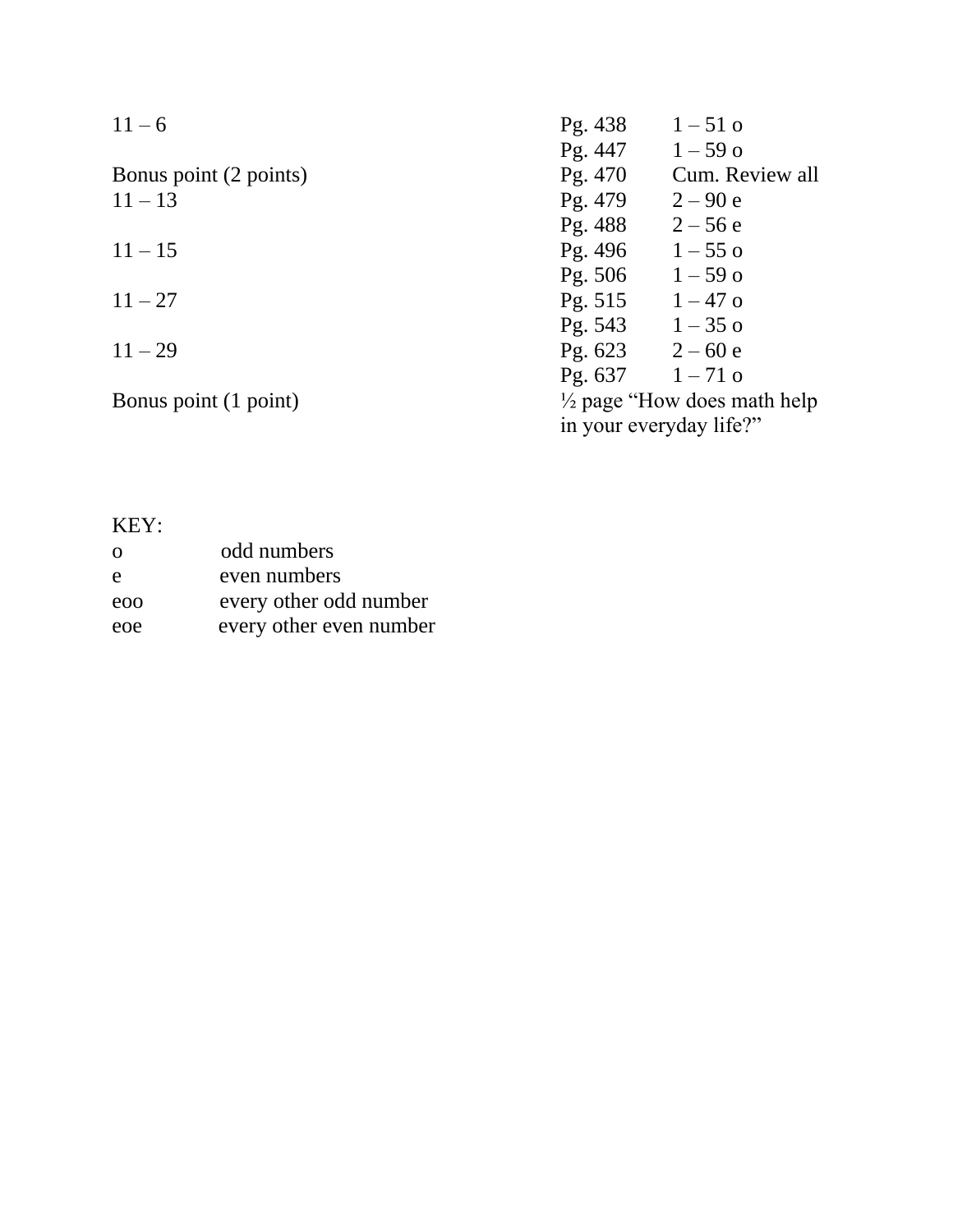### **Course Evaluation**

A test will be given after every two chapters have been covered. These tests are tentatively scheduled for September  $20<sup>th</sup>$ , October  $18<sup>th</sup>$ , November  $18<sup>th</sup>$ , and December 4<sup>th</sup>. All tests are fifteen percent of your grade, for a total of sixty percent. Fifteen percent will be from homework that is collected and the final twenty-five percent will be from the final exam.

| <b>Grades</b> | <b>Equivalent</b> |
|---------------|-------------------|
| A#            | $94 - 100$        |
| $A - H$       | $90 - 93$         |
| $B+#$         | $87 - 89$         |
| B#            | $83 - 86$         |
| $B-#$         | $80 - 82$         |
| $C+#$         | $77 - 79$         |
| C#            | $73 - 76$         |
| $C-#$         | $70 - 72$         |
| $D+#$         | $67 - 69$         |
| D#            | $63 - 66$         |
| $D-#$         | $60 - 62$         |
| F#            | Below 60          |

**# this course does not count toward graduation requirements.**

**This course requires a grade of C# or better to pass and go on to the next math course.**

**Calculators are not allowed.** 

#### **Academic Integrity Policy**

Academic integrity is essential to a useful education. Failure to act with academic integrity severely limits a person's ability to succeed in the classroom and beyond. Furthermore, academic dishonesty erodes the legitimacy of every degree awarded by the college. In this class and in the course of your academic career, present only your own, best work.